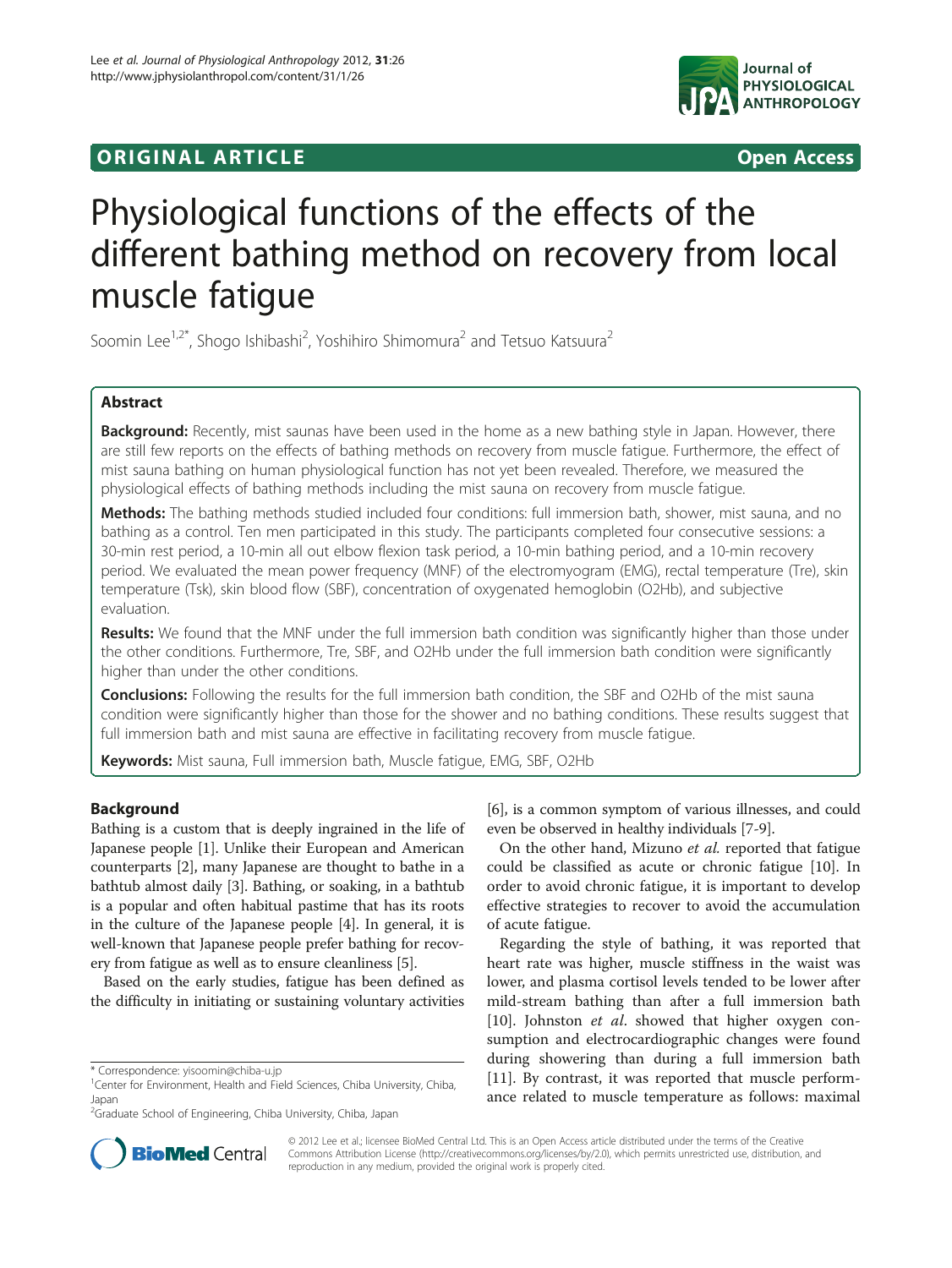isometric force production, the rates of force development and relaxation [[12](#page-5-0)-[15\]](#page-5-0), and maximal power production (Pmax) [[16-19](#page-5-0)] decrease with a decrease in muscle temperature. Recently, various bathing methods have become popular in Japan, including full immersion bath, showering, and so on. Among them, the mist sauna has emerged as a new home-bathing method. The mist sauna is well-known as a low-temperature type of sauna characterized by fine drops of warm water unlike the high-temperature Finnish sauna characterized by low humidity.

Unfortunately, the effect of mist sauna bathing on human physiological functions has not yet been compared to those of other bathing methods until now. Hence, we investigated the physiological effects of bathing methods including the mist sauna on recovery from muscle fatigue.

# Methods

# Subjects

Ten healthy male students  $(22 \pm 1.2 \text{ years}, 172 \pm 6.20 \text{ cm},$  $62 \pm 8.6$  kg) participated in this study. Participants were instructed to refrain from any intense muscle activity on the day prior to the experiment. They were asked to refrain from drinking caffeinated beverages, and smoking cigarettes during the 2 h period immediately preceding the experiment. Informed consent for participation in the study, approved by the bioethics committee of the Graduate School of Engineering, Chiba University, was obtained from all subjects.

#### Procedure

The experiment was conducted from May to July 2010. The air temperature and relative humidity of the preroom were controlled at 27°C and 50%, respectively. In this study, four different bating methods were investigated: full immersion bath, showering, mist sauna, and no bathing as the control. For each condition, the subjects were controlled as follows. In the full immersion

bath condition the subject was immersed in hot water (40°C) to the neck. In the mist sauna condition the subject was splashed with mist of fine drops of warm water (40°C). During showering the subjects were drenched in a sitting position outside the bathtub. Four experiments were conducted at the same time of day on separate days. The protocol consisted of four experimental sessions on four different days which were 1 week apart from session to session. The order of the four conditions was counterbalanced between the subjects. They were directed to wear only swimming trunks. After the subjects entered the pre-room, they were asked to relax for at least 30 min. Each subject conducted the muscle fatigue task for 10 min in the pre-room and bathed for 10 min. Then, subjects rested for 20 min in the pre-room. The procedure of the experiment is shown in Figure 1.

# Task

#### Maximal voluntary contraction (%)

A maximal voluntary isometric elbow flexion of the right arm was performed three times during 5 s. The maximum value of the rest trial was taken as the maximal voluntary contraction (MVC) reference value for that individual. To exclude the influence of cumulative fatigue, we measured MVC two days before the experiments.

# The muscle fatigue-inducing task and the rest contraction task

Each subject was asked to sit down on the chair. To adjust to a fixed posture and elbow level against varying height of the subjects, scaffolding was furnished. In the muscle fatigue-inducing task, targets were set on the visual feedback display at 30% of the MVC reference value (30% MVC). The subject was required to maintain a constant 30% MVC level with constant posture of the elbow flexion (90°) as long as he could maintain the contraction level and the posture. In the test contraction task, to elevate fatigue recovery in the electromyogram

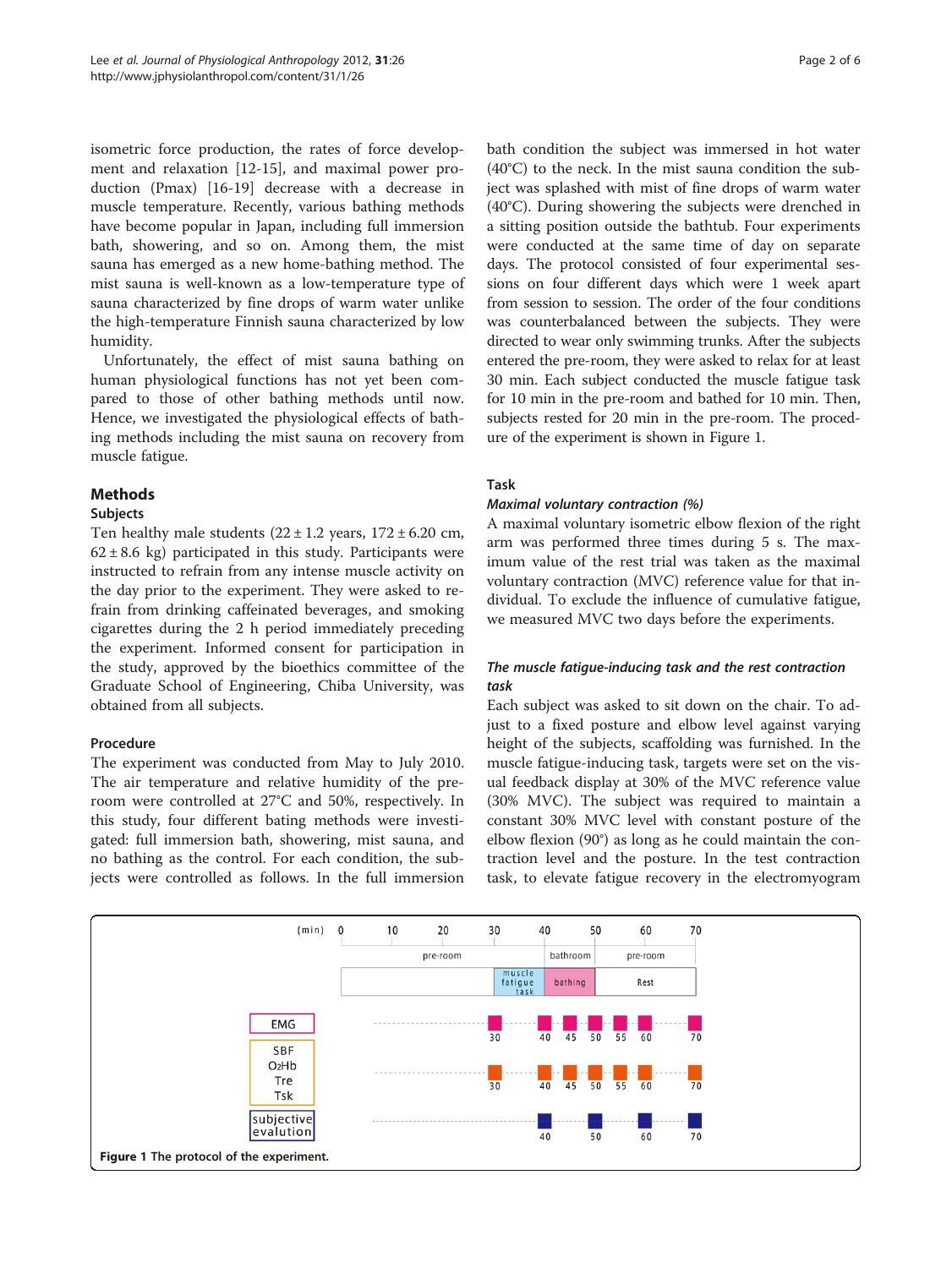(EMG), the subjects performed test contractions of 10% MVC for 15 s in the bathtub.

#### **Measurements**

Rectal temperature (Tre) and skin temperature (Tsk) at four sites (thigh, foot, forearm, chest) were measured with thermistors. The thermistor probe for Tre was inserted 10 cm beyond the anal sphincter. These temperature data were recorded every 2 s by a data logger (LT-8; Gram Corporation). Mean skin temperature (Tsk) was calculated using the formula of Ramanathan [\[20\]](#page-5-0). Surface EMG signals were recorded using surface electrodes (TSD150, BIOPAC Systems) which were placed on the right biceps brachii abraded etanol-cleaned skin.

Near-infrared spectroscopy (NIRS) was performed with a NIRO-300 (Hamamatsu Photonics, Japan) at a wavelength of approximately 700 to 1000 nm with probes placed on the right biceps brachii and monitored continuously. Near infrared spectroscopy (NIRS) is a non-invasive diagnostic tool that facilitates the direct monitoring of oxygen saturation and changes in oxyhemoglobin (O2Hb), deoxyhemoglobin (HHb), and total hemoglobin (tHb) concentration in tissues such as the brain and muscle. NIRS determines hemoglobin concentration and saturation, allowing us to determine changes in tissue oxygenation and blood volume from detecting fluctuations in concentration of O2Hb, HHb, and tHb. NIRS offers unambiguous quantification (by separating absorption from scattering) of tissue oxygenation and provides accurate and immediate information on tissue [[21,22](#page-5-0)]. We used O2Hb as the index of muscle blood flow.

The skin blood flow on the forearm (ventral) was measured by a laser Doppler flowmeter (ALF21, Advance Co., Ltd.). Subjects were instructed to keep their arm as stable as possible to minimize artifacts due to the movement of the laser Doppler probe. All signals were converted from analog to digital at a 1 kHz sampling rate (A/D converter: BIOPAC MP150), and were stored in a computer (Dynabook EX/56 L, Toshiba). The subjective evaluation of fatigue was measured by the VAS method.

#### Statistical analysis

Changes  $(4)$  of the physiological parameters were calculated by subtracting from the value of the muscle fatigue-inducing task immediately after. In the MNF, the change rate  $(\Diamond)$  was calculated by dividing with the value of the muscle fatigue-inducing task immediately after. For the physiological parameter, a two-way repeated measures ANOVA (bathing method factor × time factor) was conducted. When a significant F value was found, we performed a Bonferroni as a post-hoc test. In addition, Pearson's correlation was used to examine the relationship among the bathroom temperature and Tre in the mist sauna condition as well as among the MNF of the EMG and Tre.

| Table 1 The results of the in the $\Diamond$ MNF |  |  |
|--------------------------------------------------|--|--|
|--------------------------------------------------|--|--|

| Time    | (min)            | <b>Bathing methods</b> |                                                       |         |                                                                                      |
|---------|------------------|------------------------|-------------------------------------------------------|---------|--------------------------------------------------------------------------------------|
|         |                  | Control                | Showering                                             |         | Mist sauna Full immersion<br>bath                                                    |
|         | $\left( \right)$ | $1 + 0$                | $1 + 0$                                               | $1 + 0$ | $1 + 0$                                                                              |
| Bathing | 5                |                        | $1.063 \pm 0.053$ $1.018 \pm 0.019$ $1.057 \pm 0.062$ |         | $1.049 + 0.051$                                                                      |
|         | 10               |                        | $1.087 + 0.084$ 1.077 + 0.043 1.089 + 0.067           |         | $1.067 + 0.053$                                                                      |
|         | 15               |                        | $1.090 + 0.085$ $1.090 + 0.054$ $1.111 + 0.083$       |         | $1.107 + 0.060$                                                                      |
|         | 20               |                        | $1.096 + 0.087$ $1.103 + 0.065$ $1.117 + 0.087$       |         | $1.134 + 0.069$                                                                      |
|         | 30               |                        |                                                       |         | $1.091 \pm 0.091$ $1.113 \pm 0.065$ $1.136 \pm 0.122$ $1.144 \pm 0.076$ <sup>a</sup> |

 ${}^{a}P$  <0.05 Full immersion bath vs. control.<br>0 to 10 min: Bathing period

0 to 10 min: Bathing period.

All statistical analyses were performed using SPSS 18.0 J (SPSS, Japan). The probability level of 0.05 was taken as indicative of statistical significance. Data are shown as mean  $\pm$  SD of the mean unless otherwise stated.

#### Results

The changing rate of MNF ( $\Diamond$ MNF) showed a significant main effect of time but not of bathing method  $(F (3,27) = 0.368, P = 0.776)$ . Subsequently, to examine the difference of the bathing method at each time, we conducted a one-way repeated measures ANOVA for bathing method factor. As a result, ◇MNF of the full immersion bath condition was significantly higher than that in the no bathing condition at 70 min (F  $(4,36) = 7.337$ ,  $P = 0.008$ (Table 1).

Table 2 shows the results of  $\triangle$ Tre. The  $\triangle$ Tre showed a significant main effect of bathing method but not of time (F  $(3,27) = 5.5984$ ,  $P = 0.003$ ).  $\Delta T$ re of the full immersion bath condition was significantly higher than those in the no bathing and showering conditions at 55 min and 60 min. Furthermore, △Tre of the mist sauna condition was significantly higher than those in the showering condition at 55 min.

The  $\triangle$ Tsk showed significant main effects for bathing method (F (3.27) = 18.545,  $P = 0.000$ ) and time. The  $\triangle$ Tsk of the full immersion bath and mist sauna were

Table 2 The results of ΔTre

| Time     | <b>Bathing methods</b> |                                |                   |                               |  |
|----------|------------------------|--------------------------------|-------------------|-------------------------------|--|
| (min)    | Control                | Showering                      | Mist sauna        | <b>Full immersion</b><br>bath |  |
| $\Omega$ | $() + ()$              | $() + ()$                      | $0 \pm 0$         | $0 \pm 0$                     |  |
| 5        | $-0.012 \pm 0.029$     | $0.030 + 0.071$                | $0.072 + 0.146$   | $0.122 + 0.115$               |  |
| 10       | $-0.041 + 0.030$       | $0.019 + 0.064$                | $0.144 + 0.216$   | $0.241 \pm 0.203$             |  |
| 15       | $-0.051 + 0.042$       | $0.015 + 0.079$ <sup>a</sup>   | $0.214 + 0.277^b$ | $0.343 + 0.222$ <sup>c</sup>  |  |
| 20       | $-0.078 + 0.065$       | $0.059 \pm 0.102$ <sup>a</sup> | $0.165 + 0.326$   | $0.318 \pm 0.177^c$           |  |
| 30       | $0.018 + 0.318$        | $0.026 + 0.110$                | $0.036 + 0.385$   | $0.066 + 0.101$               |  |

 ${}^{a}P$  <0.05 Full immersion bath vs. showering.<br> ${}^{b}P$  <0.05 Mist sauna vs. showering

 $\rm ^bP$  <0.05 Mist sauna vs. showering.

 ${}^{c}P$  <0.05 Full immersion bath vs. control.

0 to 10 min: Bathing period.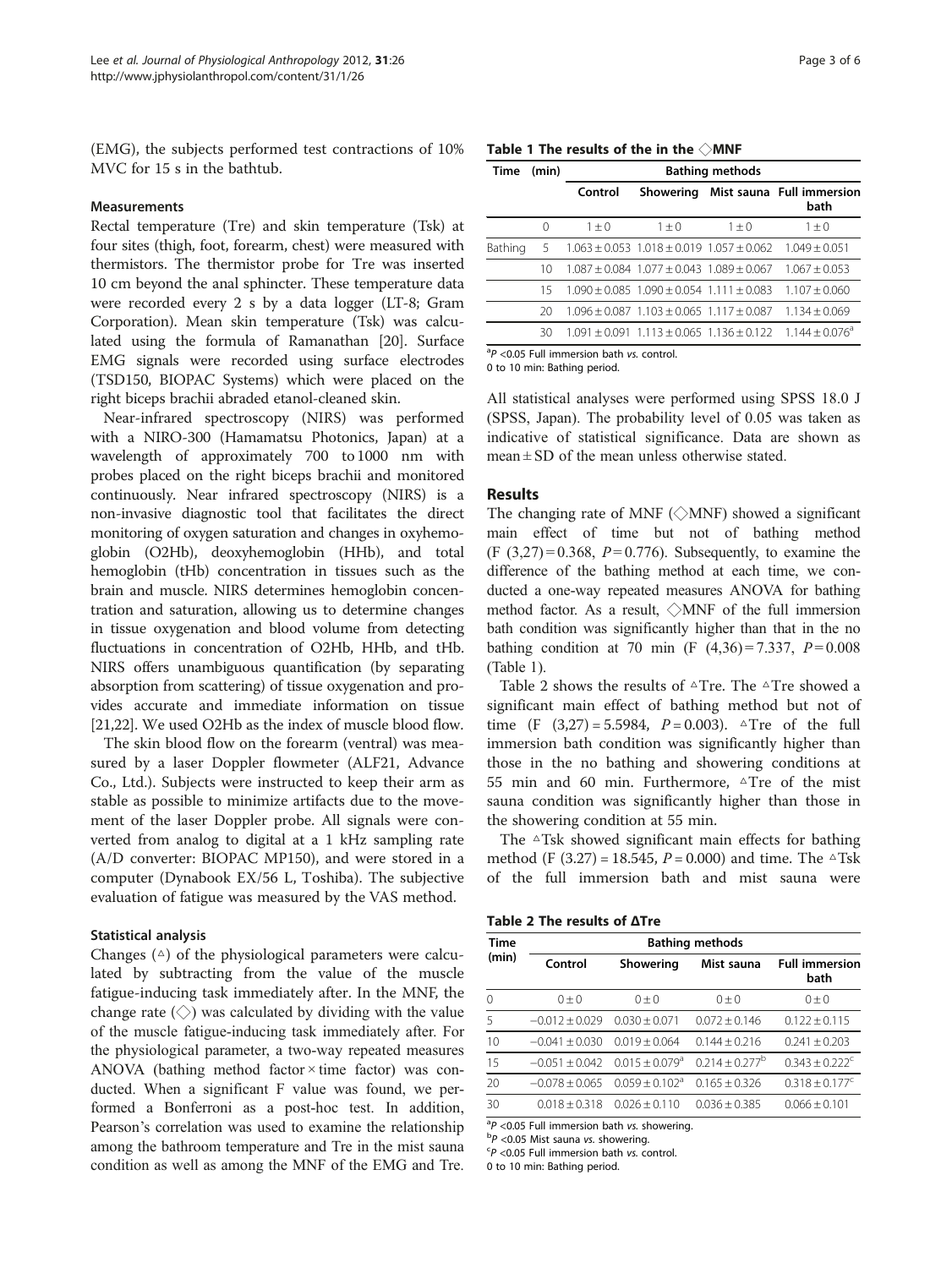#### Table 3 The results of △Tsk

| Time (min) |          | <b>Bathing methods</b>                                            |           |           |                                                                                                                   |
|------------|----------|-------------------------------------------------------------------|-----------|-----------|-------------------------------------------------------------------------------------------------------------------|
|            |          | Control                                                           |           |           | Showering Mist sauna Full immersion<br>bath                                                                       |
|            | $\Omega$ | $() + ()$                                                         | $() + ()$ | $() + ()$ | $() + ()$                                                                                                         |
| Bathing    |          |                                                                   |           |           | 5 $0.153 \pm 0.246$ $1.378 \pm 0.800^{\circ}$ $2.680 \pm 1.581^{\circ}$ $3.577 \pm 1.367^{\circ}$                 |
|            |          |                                                                   |           |           | $10$ 0.107 + 0.188 <sup>e</sup> 1.501 + 1.260 <sup>a</sup> 3.588 + 1.656 <sup>bc</sup> 3.707 + 1.482 <sup>d</sup> |
|            |          | $15$ 0.083 ± 0.212 $^e$ 0.756 ± 1.111 1.724 ± 1.352 1.343 ± 0.871 |           |           |                                                                                                                   |
|            | 20.      | $0.053 \pm 0.317$ $0.178 \pm 0.841$ $0.809 \pm 0.790$             |           |           | $0.829 + 0.607$                                                                                                   |
|            | 30       | $0.040 + 0.328 - 0.362 + 0.824 0.224 + 0.961$                     |           |           | $0.466 \pm 0.412$                                                                                                 |

 ${}^{ab}P$  <0.05 Full immersion bath vs. showering.<br> ${}^{b}P$  <0.05 Mist sauna vs showering

 $\rm ^{b}P$  <0.05 Mist sauna vs showering.

 $P$  <0.05 Full immersion bath vs mist sauna.

 $P$  <0.05 Full immersion bath vs control.

 $\rm{P}$  <0.05 Mist sauna vs. control.

0 to 10 min: Bathing period.

significantly higher than those in the showering and no bathing conditions at 45 min and 50 min. In addition,  $\triangle$ Tsk of mist sauna condition was higher than that of no bathing condition at 50 min and 55 min (Table 3).

△O2Hb concentration showed significant main effects ware significant for bathing method  $(F (3,27) = 12.864,$  $P = 0.000$  and time (Table 4). Values in the full immersion bath and mist sauna were significantly higher than those in the showering and no bathing conditions from 55 min to 70 min. During the full immersion bath was significantly higher than those during the mist sauna condition.

Furthermore, △SBF showed significant main effects for bathing method (F  $(3,27) = 35.909$ ,  $P = 0.000$ ) and time. Values in the full immersion bath and mist sauna were significantly higher than those in the showering and no bathing conditions from 45 min to 70 min (Table 5). The full immersion bath was significantly higher than those during the mist sauna condition.

On the other hand, in the fatigue sensations, the main effect of time factor was significant but that of the bathing

Table 4 The results of O2Hb

| Time     | <b>Bathing methods</b> |                  |                                                                                            |                               |  |  |
|----------|------------------------|------------------|--------------------------------------------------------------------------------------------|-------------------------------|--|--|
| (min)    | Control                | Showering        | Mist sauna                                                                                 | <b>Full immersion</b><br>bath |  |  |
| $\Omega$ | $() + ()$              | $() + ()$        | $() + ()$                                                                                  | $() + ()$                     |  |  |
| 5        | $12.596 + 4.638$       | $13.511 + 2.418$ | $11.683 \pm 5.624$                                                                         | $13.513 + 2.301$              |  |  |
| 10       | $13.994 + 2.475$       | $14.048 + 1.662$ | $14.281 + 2.747$                                                                           | $14.056 \pm 2.590$            |  |  |
| 15       |                        |                  | $14777 + 2144^a$ 15076 + 1735 <sup>b</sup> 21763 + 6825 <sup>cd</sup>                      | $23.145 \pm 4.413^e$          |  |  |
| 20       |                        |                  | $14.159 + 2.275^a$ $15.358 + 2.961^b$ $23.038 + 3.786^{cd}$                                | $73.850 \pm 4.450^e$          |  |  |
| 30       |                        |                  | $14.024 + 1.892$ <sup>a</sup> $16.247 + 2.572$ <sup>b</sup> $23.438 + 3.848$ <sup>cd</sup> | $25.117 + 4.774^e$            |  |  |

 ${}^{a}P$  <0.05 Mist sauna vs. control.<br> ${}^{b}P$  <0.05 Full immersion bath v

 $P$  <0.05 Full immersion bath vs. showering.

 ${}^{c}P$  <0.05 Mist sauna vs. showering.

 ${}^{d}P$  <0.05 Full immersion bath vs. mist sauna.

<sup>e</sup>P <0.05 Full immersion bath vs. control.

0 to 10 min: Bathing period.

#### Table 5 The results of △SBF

| Time<br>(min) | <b>Bathing methods</b>                                                    |                                                           |                                                          |                                |  |  |
|---------------|---------------------------------------------------------------------------|-----------------------------------------------------------|----------------------------------------------------------|--------------------------------|--|--|
|               | Control                                                                   | Showering                                                 | Mist sauna                                               | <b>Full immersion</b><br>bath  |  |  |
| 0             | $1\pm 0$                                                                  | $1 + 0$                                                   | $1 + 0$                                                  | $1 + 0$                        |  |  |
| 5             | $-0.387 \pm 0.815^{ab}$                                                   |                                                           | $1.278 \pm 1.186^{\circ}$ 5.784 $\pm$ 3.121 <sup>d</sup> | $6.258 \pm 2.789^e$            |  |  |
| 10            | $-0.349 \pm 0.770$ <sup>ab</sup>                                          | $0.132 + 1.040^{\circ}$ 6.875 + 3.196 <sup>d</sup>        |                                                          | $7.257 \pm 3.381^e$            |  |  |
| 15            | $-0.088 \pm 1.009$ <sup>ab</sup>                                          | $-0.231 \pm 0.909^{\circ}$ 3.776 $\pm$ 1.614 <sup>d</sup> |                                                          | $4.760 \pm 2.812^e$            |  |  |
| 20            | $-0.302 + 1.082^{ab}$ $-0.403 \pm 0.653^{c}$ 2.707 $\pm 2.197^{a}$        |                                                           |                                                          | $2.868 \pm 1.970^e$            |  |  |
| 30            | $-0.574 + 0.561^{ab} -0.403 \pm 0.653^{c}$ 1.440 $\pm$ 1.278 <sup>d</sup> |                                                           |                                                          | $2.029 \pm 2.027$ <sup>e</sup> |  |  |

<sup>a</sup>P <0.05 Full immersion bath vs. showering. <sup>b</sup>P <0.05 Mist sauna vs. control.<br><sup>CD</sup> <0.05 Mist sauna vs. showering. <sup>d</sup>P <0.05 Full immersion bath vs. mist  $P$  <0.05 Mist sauna vs. showering.  ${}^{d}P$  <0.05 Full immersion bath vs. mist<br>rauna sauna.

 $\binom{e}{P}$  <0.05 Full immersion bath vs. control.<br>0 to 10 min: Bathing period

0 to 10 min: Bathing period.

method factor was not significant (F  $(3,27) = 4.052$ ,  $P = 0$ .017) (Figure 2).

Figure [3](#page-4-0) shows the relationship between  $\Diamond$  Tre and the average of the bathroom temperature during the mist sauna condition in each subject. ◇Tre was quite correlated with the average of the bathroom temperature  $(r=0.683)$ ,  $P = 0.042$ . Figure [4](#page-4-0) shows the relationship between ◇MNF of EMG and ◇Tre in full immersion bath and mist sauna.  $\Diamond$ MNF was correlated with  $\Diamond$ Tre in the full immersion bath condition  $(r=0.758, P=0.011)$  and mist sauna condition ( $r = 0.891$ ,  $P = 0.001$ ).

#### **Discussion**

This is the detailed study on the physiological effects of bathing methods including the mist sauna on recovery from muscle fatigue. We investigated the physiological effects of bathing methods on recovery from muscle fatigue using the EMG, Tre, Tsk, O2Hb, SBF, et cetera.

In this experiments, we found that ◇MNF of EMG during the full immersion bath condition was significantly higher than that during the no bathing condition. This means that the subjects made a good recovery from muscle fatigue during the full immersion bath.

The △Tre of the full immersion bath condition was significantly higher than those in the no bathing and

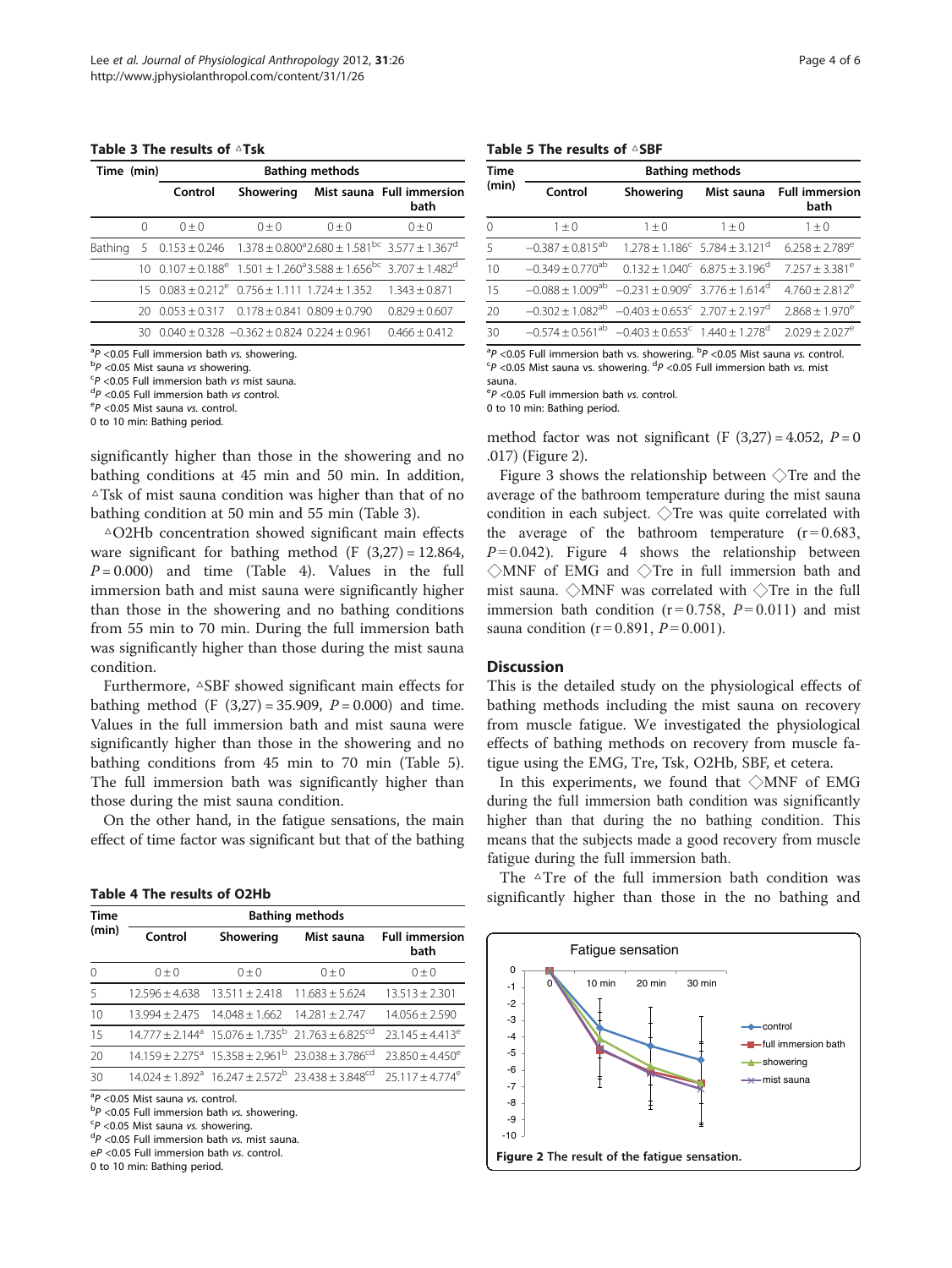<span id="page-4-0"></span>

showering conditions. From these results, we obtained that the full immersion bath was effective on recovery from muscle fatigue compared to showering and no bathing.

In the  $\triangle$ SBF and  $\triangle$ O2Hb, during the full immersion bath was significantly higher than those during the mist sauna condition. We considered that there are the effects of physiological responses by the presence or absence of water pressure as one reason. From these results of the blood flow, maybe it was estimated that there is the effect of water pressure in the full immersion bath and there is little influence of the water pressure in the mist sauna condition. It was presumed that blood flow enhanced by the increased venous return.

In addition, the  $\triangle$ Tsk during the full immersion bath and mist sauna were significantly higher than those during showering and no bathing conditions at 50 min. From these results, the mist sauna was nearly equal to the full immersion bath in effectiveness for recovery from muscle fatigue. Furthermore, it was shown that  $\triangle$ Tsk of the mist sauna condition was significantly higher

than that of other conditions at 55 min (5 min after bathing).

By contrast, the  $\Diamond$ MNF of EMG during the mist sauna was not significantly higher than that during the other conditions. We speculated that this lack of difference might be associated with individual differences of  $\Diamond$ Tre. In the mist sauna, Tre values of half the subjects were not higher (1.01°C below); on the other hand, that of the resting subjects increased. The bathroom temperature of the former case was 40°C or below, and that of the latter case was more than 40°C. Therefore, we confirmed that the standard deviation (SD) of Tre were a bit larger during the mist sauna condition  $(SD = 0.23^{\circ}C)$  than that during the showering  $(SD = 0.17^{\circ}C)$  and full immersion bath  $(SD = 0.19^{\circ}C)$ . In the mist sauna condition, the bathroom temperature of half the subjects was lower than the standard setting (40°C) due to the subjects' movements in and out between bathroom and pre-room. Presumably, some of the subjects took more time to move between rooms than others. We considered whether the individual difference of the bathroom temperature in the mist sauna